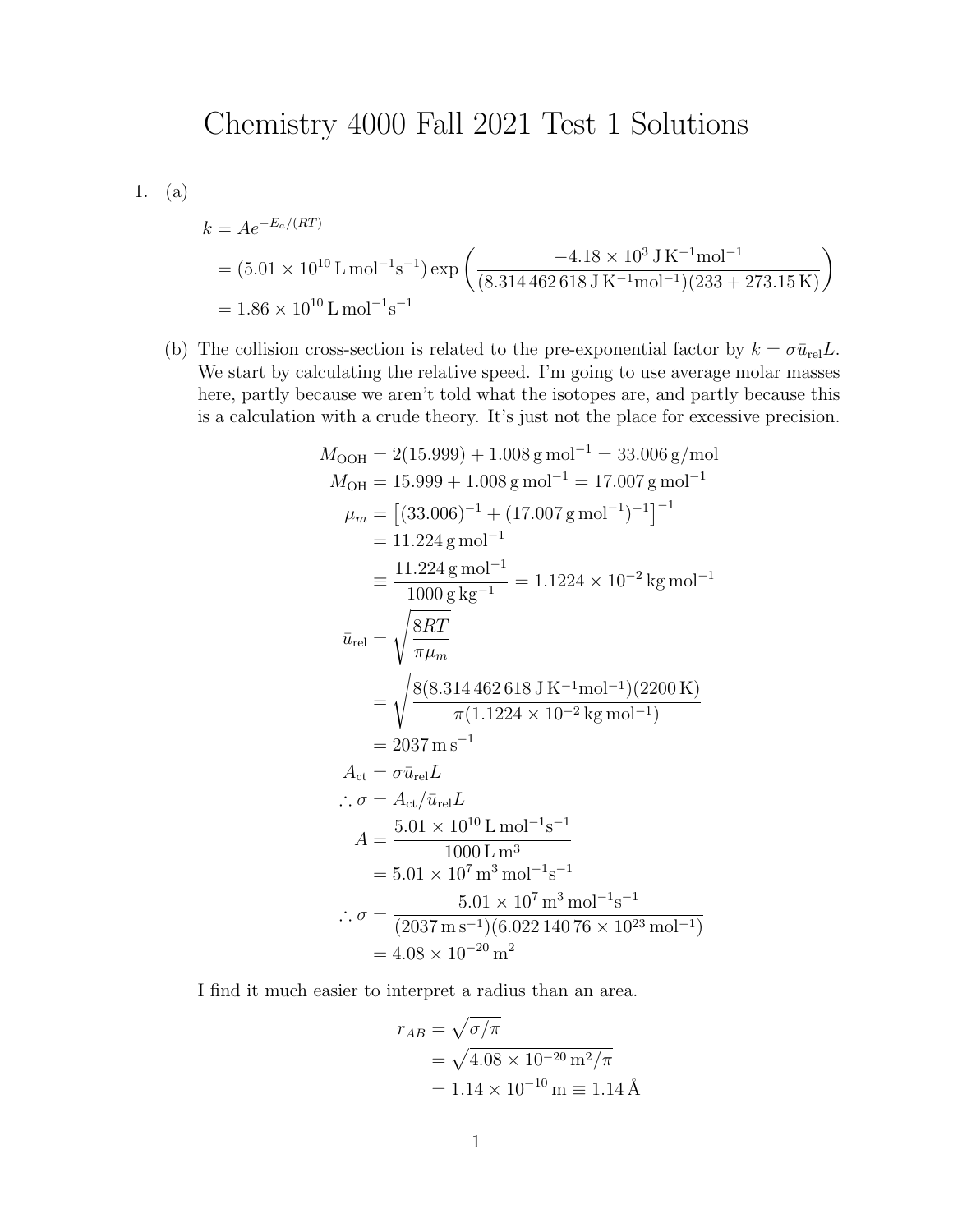This is small. The Wikipedia page for the •OOH radical ([https://en.wikipedia.](https://en.wikipedia.org/wiki/Hydroperoxyl) org/wiki/Hydroperoxy1) gives the O-O bond length in this molecule as  $1.46$  Å, and that's not even taking the hydrogen atom into account. Strictly speaking then, this reaction is **not** collision limited. On the other hand,  $r_{AB}$  is not tiny. Let's think a little harder about this reaction: it requires a transfer of a hydrogen atom from •OOH to •OH, so it seems likely that a successful reaction will require the hydrogen atom of •OOH to interact with the oxygen atom of •OH. The van der Waals radii of H and O are, respectively, 1.10 and 1.40 Å. The fact that  $r_{AB}$  is much smaller than the sum of the van der Waals radii can have two explanations. The first is that only a fraction of the collisions with the correct orientation result in reaction. The second (which is just a variation on the first) is that the steric requirement is fairly strict: only a narrow range of collision angles results in the transfer of the hydrogen atom.

2.

$$
q_{\text{vib}} = \frac{\exp\left(-\frac{\hbar\omega_{0}}{2k_{B}T}\right)}{1 - \exp\left(-\frac{\hbar\omega_{0}}{k_{B}T}\right)}
$$
  
= 
$$
\frac{\exp\left(-\frac{hc\tilde{\nu}_{0}}{2k_{B}T}\right)}{1 - \exp\left(-\frac{hc\tilde{\nu}_{0}}{k_{B}T}\right)}
$$
  
= 
$$
\frac{\exp\left(\frac{-(6.626070015 \times 10^{-34} \text{ J Hz}^{-1})(2.99792458 \times 10^{10} \text{ cm s}^{-1})(559.71 \text{ cm}^{-1})}{2(1.380649 \times 10^{-23} \text{ J K}^{-1})(350 + 273.15 \text{ K})}\right)}
$$
  
= 
$$
\frac{\exp\left(\frac{-(6.626070015 \times 10^{-34} \text{ J Hz}^{-1})(2.99792458 \times 10^{10} \text{ cm s}^{-1})(559.71 \text{ cm}^{-1})}{1 - \exp\left(\frac{-(6.626070015 \times 10^{-34} \text{ J Hz}^{-1})(2.99792458 \times 10^{10} \text{ cm s}^{-1})(559.71 \text{ cm}^{-1})}{(1.380649 \times 10^{-23} \text{ J K}^{-1})(350 + 273.15 \text{ K})}\right)}
$$

3.

$$
k = \frac{L}{k_B T} \sqrt{\frac{8}{\pi \mu k_B T}} \int_0^\infty \epsilon_k \sigma_R(\epsilon_k) e^{-\epsilon_k / k_B T} d\epsilon_k
$$
  
=  $\frac{L}{k_B T} \sqrt{\frac{8}{\pi \mu k_B T}} \int_{\epsilon_a}^\infty \epsilon_k \sigma^* \arctan\left(\frac{\epsilon_k - \epsilon_a}{k_B T}\right) e^{-\epsilon_k / k_B T} d\epsilon_k$ 

The integrals we were given involve  $arctan(x)$ , so the obvious thing to do is to make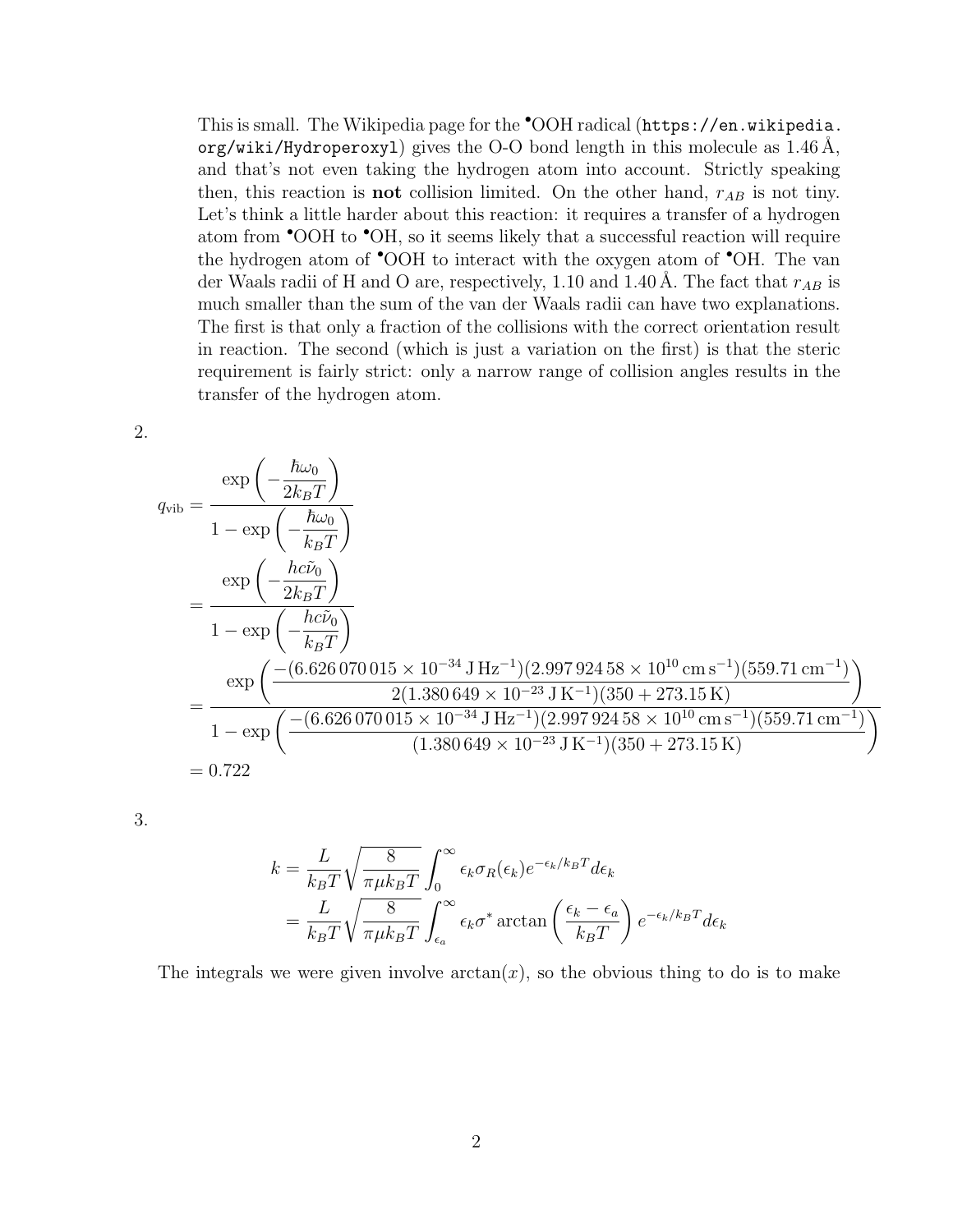the substitution

$$
x = \frac{\epsilon_k - \epsilon_a}{k_B T}
$$
  
\n
$$
\therefore \epsilon_k = k_B T x + \epsilon_a
$$
  
\n
$$
\therefore d\epsilon_k = k_B T dx
$$
  
\n
$$
\therefore k = \sigma^* \frac{L}{k_B T} \sqrt{\frac{8}{\pi \mu k_B T}} \int_0^\infty (k_B T x + \epsilon_a) \arctan(x) \exp\left[ -\left( x + \frac{\epsilon_a}{k_B T} \right) \right] k_B T dx
$$
  
\n
$$
= \sigma^* L \sqrt{\frac{8}{\pi \mu k_B T}} e^{-\epsilon_a / k_B T} \left\{ k_B T \int_0^\infty x \arctan(x) e^{-x} dx + \epsilon_a \int_0^\infty \arctan(x) e^{-x} dx \right\}
$$
  
\n
$$
= \sigma^* L \sqrt{\frac{8}{\pi \mu k_B T}} e^{-\epsilon_a / k_B T} (0.9648 k_B T + 0.6214 \epsilon_a)
$$
  
\n
$$
= \sigma^* L \sqrt{\frac{8k_B T}{\pi \mu}} e^{-\epsilon_a / k_B T} \left( 0.9648 + 0.6214 \frac{\epsilon_a}{k_B T} \right)
$$
  
\n
$$
= \sigma^* L \bar{u}_{rel} e^{-\epsilon_a / k_B T} \left( 0.9648 + 0.6214 \frac{\epsilon_a}{k_B T} \right)
$$

The short answer to my question is "not quite". Just as we did with a pure hardsphere collision reactive cross-section, we get the simple collision theory result with a correction term.

- 4. (a) I carried out a redundant coordinate scan with the dihedral angle as the scanned coordinate. I scanned from 0 to 360° in 5° increments. I used the B3LYP functional with the  $6-31G++(d,p)$  basis set and spin-restricted wavefunctions. My graph is shown in figure [1.](#page-3-0)
	- (b) In the following table, M denotes a minimum and TS a transition state.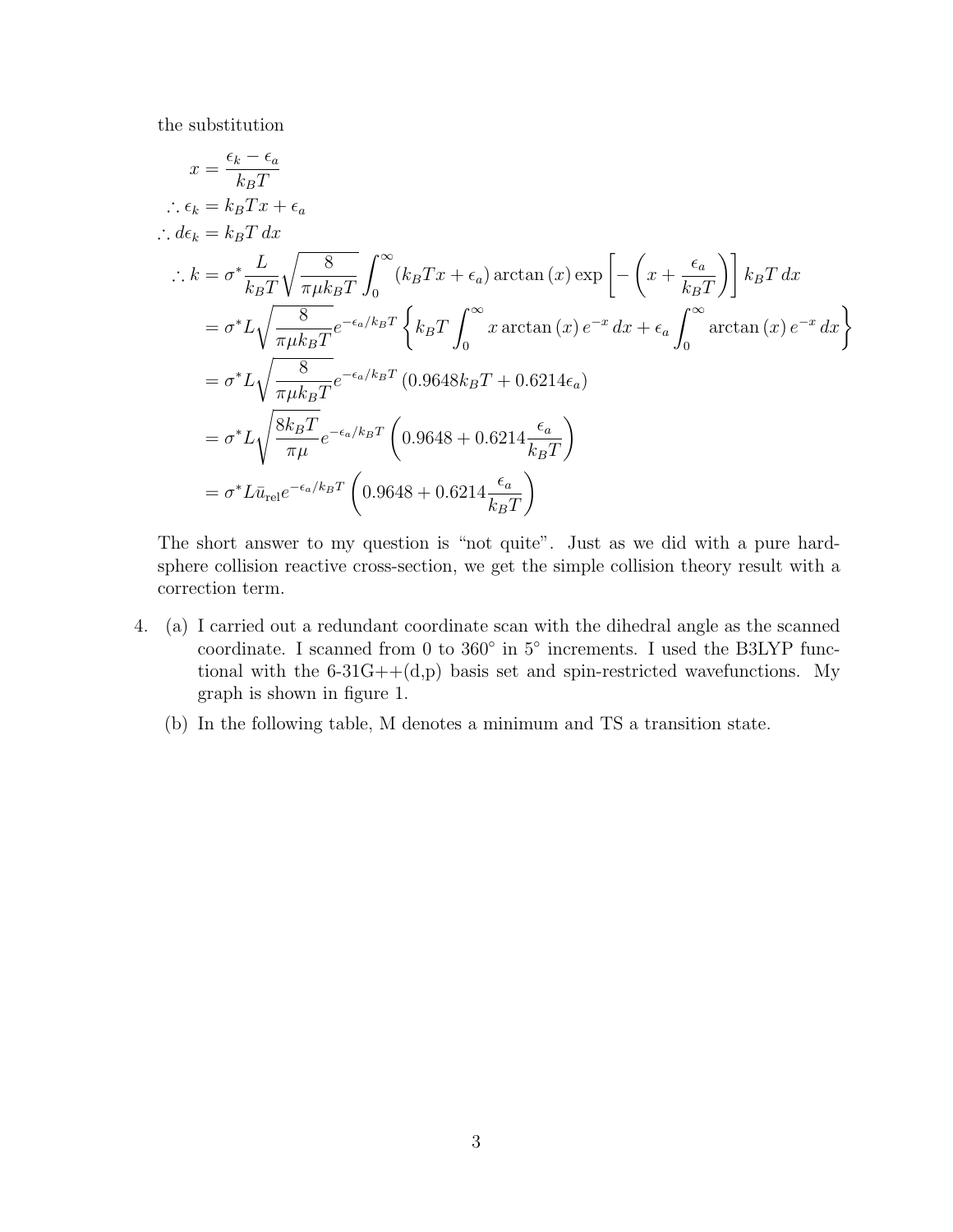

Figure 1: Potential energy vs F-C-C-Cl dihedral angle in  $\rm CH_2FCH_2Cl.$  Computational details in text.

<span id="page-3-0"></span>

M2 and M3 have the same energy, as do TS2 and TS3.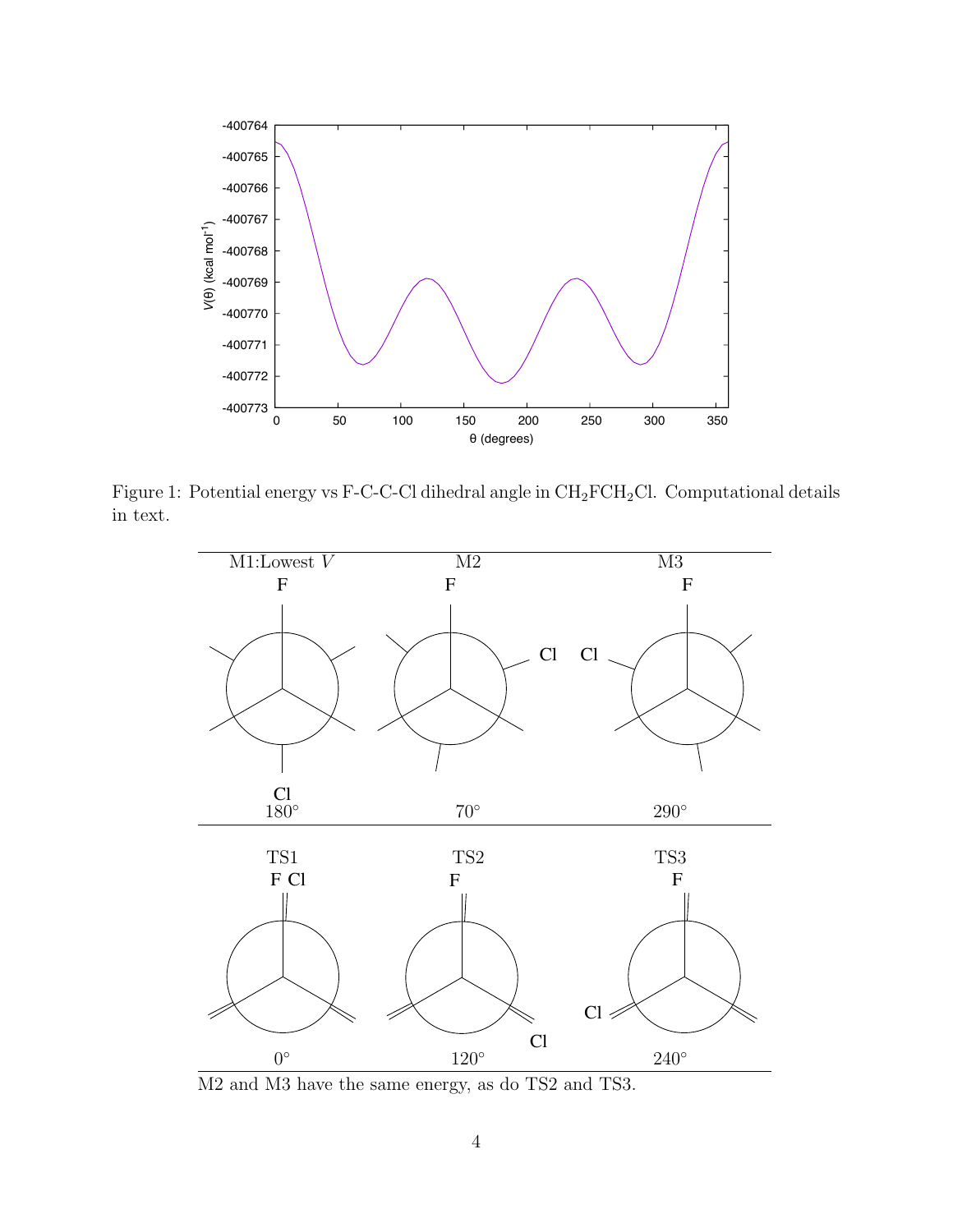In the following calculations, I used energies from the data file generated by GaussView.

Barrier between M2 and M3 (TS1):

$$
E_a = E(TS1) - E(M2)
$$
  
= -400764.53 - (-400771.63) kcal mol<sup>-1</sup>  
= 7.10 kcal mol<sup>-1</sup>  

$$
\equiv (7.10 kcal mol-1)(4.184 J cal-1)
$$
  
= 29.7 kJ mol<sup>-1</sup>.

Barrier for  $M2 \rightarrow M1$ :

$$
E_a = E(TS2) - E(M2)
$$
  
= -400768.88 - (-400771.63) kcal mol<sup>-1</sup>  
= 2.75 kcal mol<sup>-1</sup>  

$$
\equiv (2.75 kcal mol-1)(4.184 J cal-1)
$$
  
= 11.5 kJ mol<sup>-1</sup>.

Barrier for  $M1 \rightarrow M2$ :

$$
E_a = E(TS2) - E(M1)
$$
  
= -400768.88 - (-400772.22) kcal mol<sup>-1</sup>  
= 3.34 kcal mol<sup>-1</sup>  

$$
\equiv (3.34 kcal mol-1)(4.184 J cal-1)
$$
  
= 14.0 kJ mol<sup>-1</sup>.

(c) There are two minimum energy states: M1 and M2/3. I'm going to reminimize at M1 and at one of the other two points and simultaneously do a frequency calculation to get the partition functions. The results are in the following table:

| Conformation Degeneracy |                      | $\epsilon_0$ /hartree | $\hat{q}(\text{bottom})$ |
|-------------------------|----------------------|-----------------------|--------------------------|
| M1                      |                      | $-638.671167$         | $3.002\times10^{-15}$    |
| M2/3                    | $\ddot{\phantom{0}}$ | $-638.670227$         | $3.399\times10^{-15}$    |

The degeneracy of 2 for  $M2/3$  is to account for the fact that two distinct equilibria<sup>[1](#page-4-0)</sup> have these statistics.  $\hat{q}$  does not take this factor into account, so we will need to include it explicitly in our calculations. Note that I didn't adjust the pressure for this calculation, so we will get equilibrium constants at 1 atm. (I hadn't mentioned anything about this in the question, so I'm not going to get picky about it here.) Incidentally, on reoptimizing M2, the dihedral angle changed to  $69.68°$ , so the equilibrium dihedral is not exactly 70°.

<span id="page-4-0"></span><sup>&</sup>lt;sup>1</sup>And if you know anything about prochirality, you might have noticed that the two equilibria are distinct.